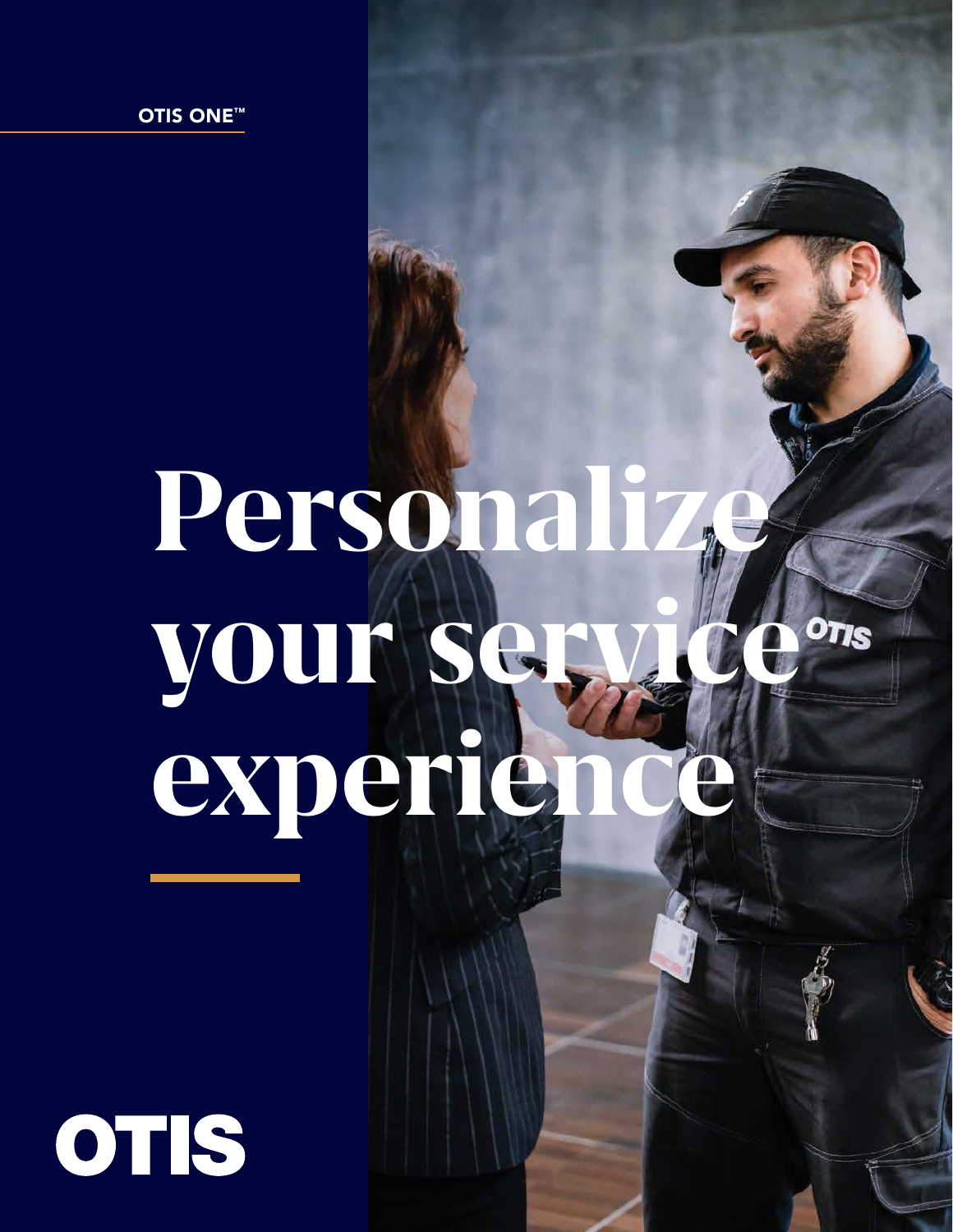With Otis ONE, we're building on our foundation of historic data and leveraging the internet of things to take our intelligence to the next level and suit your individual needs.

# **Solutions built for your world**

Today's connected technology is allowing personalization and real-time information in nearly every facet of our daily lives. Why should your elevator service experience be any different?

Data is now collected automatically and interpreted in the cloud via big data analytics. These insights not only provide continuous visibility of your units but also form predictive algorithms that improve overall performance.

So whether you have a single elevator or an entire portfolio, you belong to a connected network that keeps you moving like never before.

Faster response, more-informed decisions and stronger relationships between you and your dedicated Otis team.

This is Otis ONE.



### Clear communication and personalized tools deliver greater visibility.



Data-enabled teams improve response time and increase uptime.



### PREDICTIVE Deep data and early insights help to avoid unplanned shutdowns.



SUPPORTED IoT and our digital ecosystem are powering our Signature Service promise.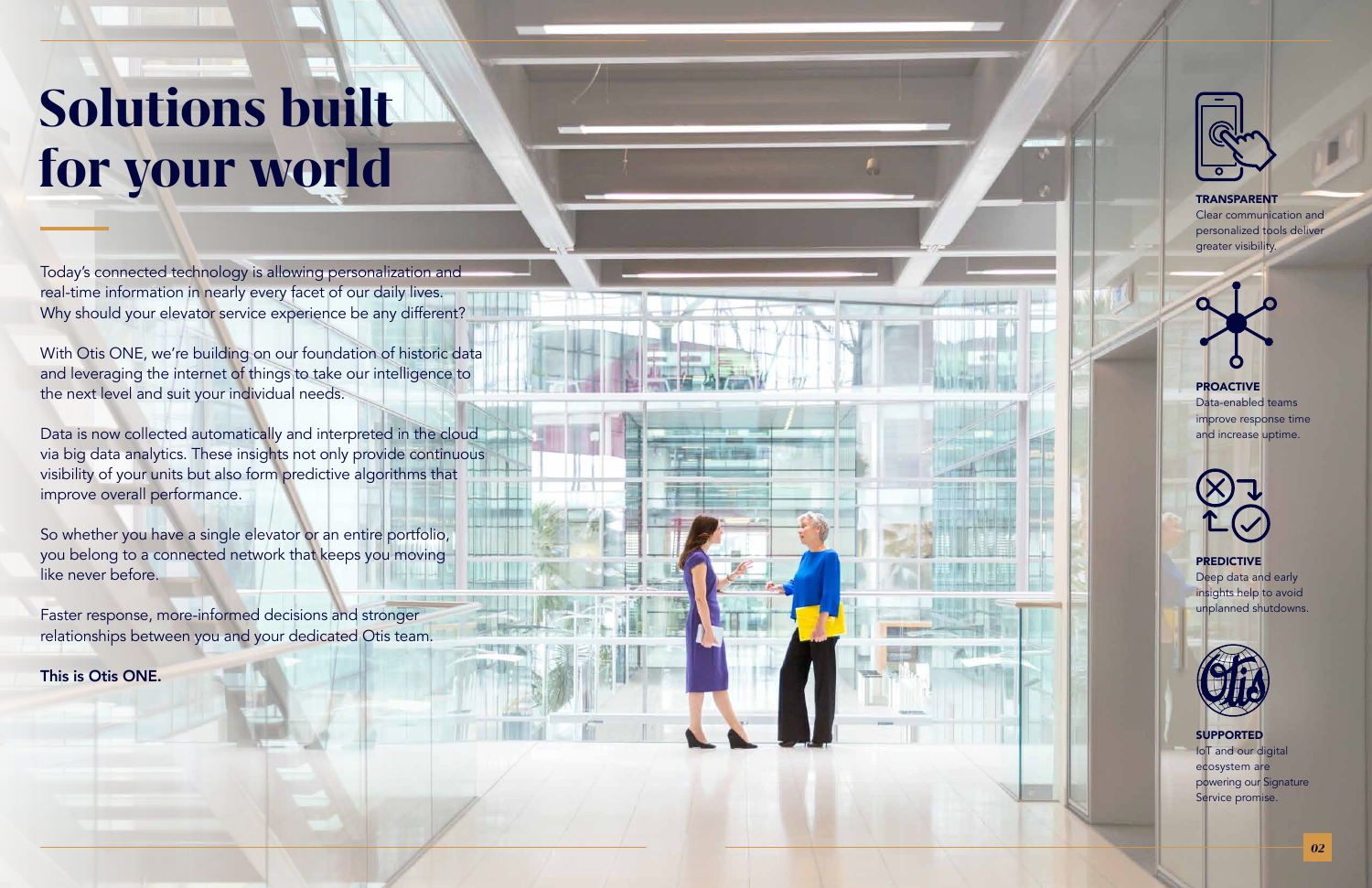ZERO SERVICE

### **Information on demand**

#### $\left| + \right|$ REAL-TIME DASHBOARDS

Important questions deserve quick answers, and we've made instant access a priority. Our exclusive Otis ONE portal is updated in real time so you can track service delivery, view equipment data and communicate with your extended service team on demand.

### PERSONALIZED **NOTIFICATIONS**

### $\ddot{\phantom{1}}$ PERFORMANCE INFORMATION

Equipment health, service calls and account updates are organized in easy-to-read

graphical dashboards and assess elevator health in less than five minutes.

Select when and how you'd like to receive updates – via email, text message or on your portal.

Track usage by floor, by day or by hour to see how your equipment is being used.



### CAMPUS VIEW

View the real-time health status of every unit in your portfolio on a single map.



### API INTEGRATION

Access data stored in the Otis cloud from your existing building management applications.

HEALTH REPORTS

Monthly email reports summarize key metrics about your equipment health.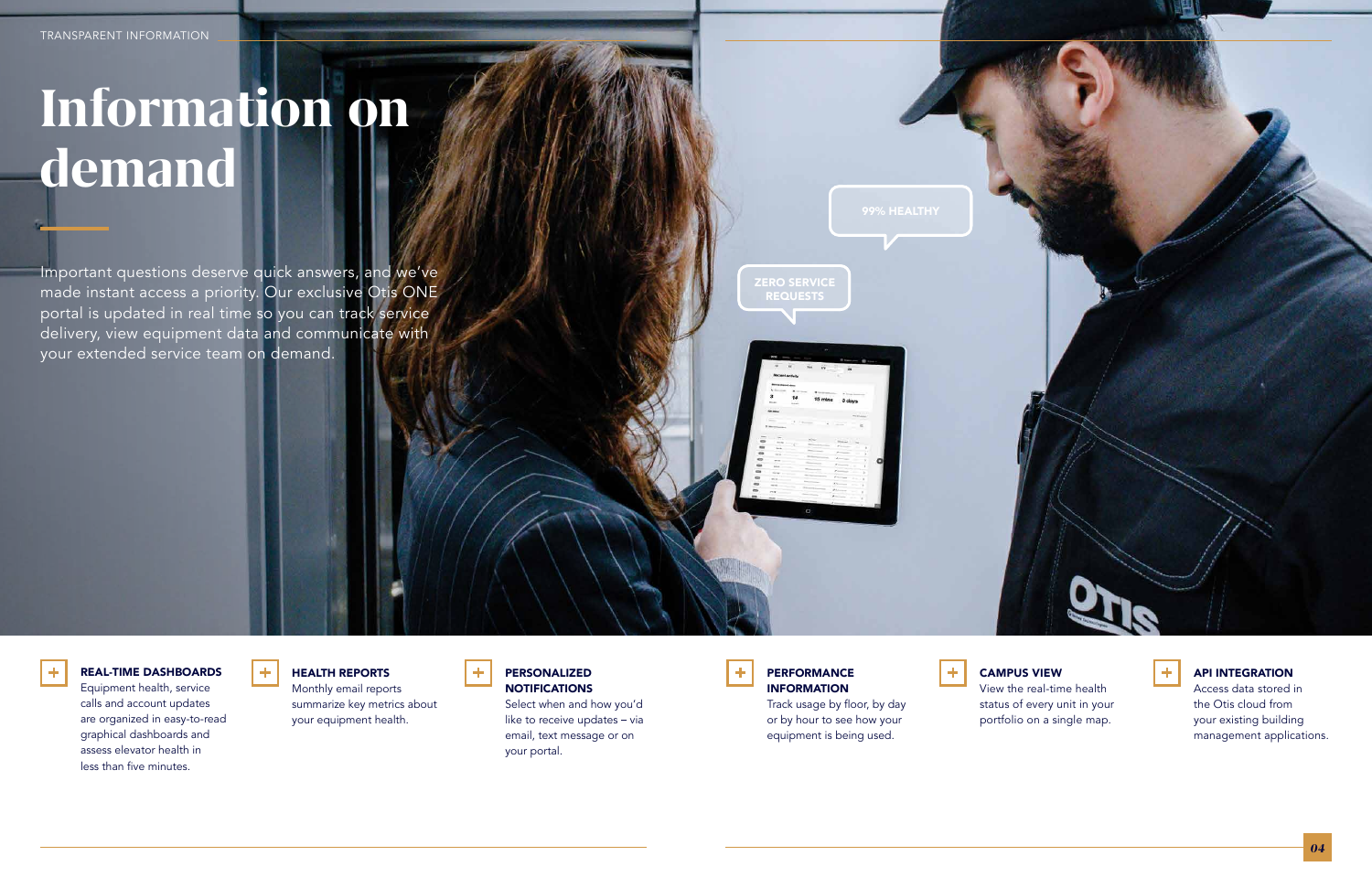2335 N

06 m/ s

s

02



**OTIS** 

OTIS

9576

 $\mathbf{0}$ 

50°C

0

### **Turning data into action**

Our primary goal is to minimize disruption in your day. With "heartbeat" monitoring, we track the pulse of your equipment so you don't have to worry about a shutdown or even pick up the phone. We communicate issues early and provide a clear repair schedule so you can inform your tenants and keep everyone's day right on track.

### 24/7 ACTIVE MONITORING

Real-time elevator status and proactive monitoring ensure you stay up and running or we'll notify you first.

|--|

### INFORMED REPAIRS

Service requests are closed sooner with automatic alerts that provide mechanics accurate fault information and the parts needed before they arrive at your building.



### PASSENGER ALERT

Elevator sensors detect occupants in case of a shutdown and auto-notify OTISLINE ® representatives to reach out via real-time communication so riders avoid undue stress.



### EVIEW ™ FOR EMERGENCIES

The in-cab display connects passengers with OTISLINE via video chat to provide greater peace of mind in an emergency.

### QUICKER RESOLUTION

Mobile field apps give mechanics resolution suggestions based on analytics and historic insights to support a faster return to service.



MOTOR TEMPERATURE

 $OQ$ 

 $C_{0}O(2)$ 

Ô Ô Ô

**lii** 

**Maintenance In Progress.Cauti** 

 $\bigcirc$ 

DOOR CYCLES

**ACCELERATION** 

SPEED

FLAT BELT TENSION

PASSENGER DETECTION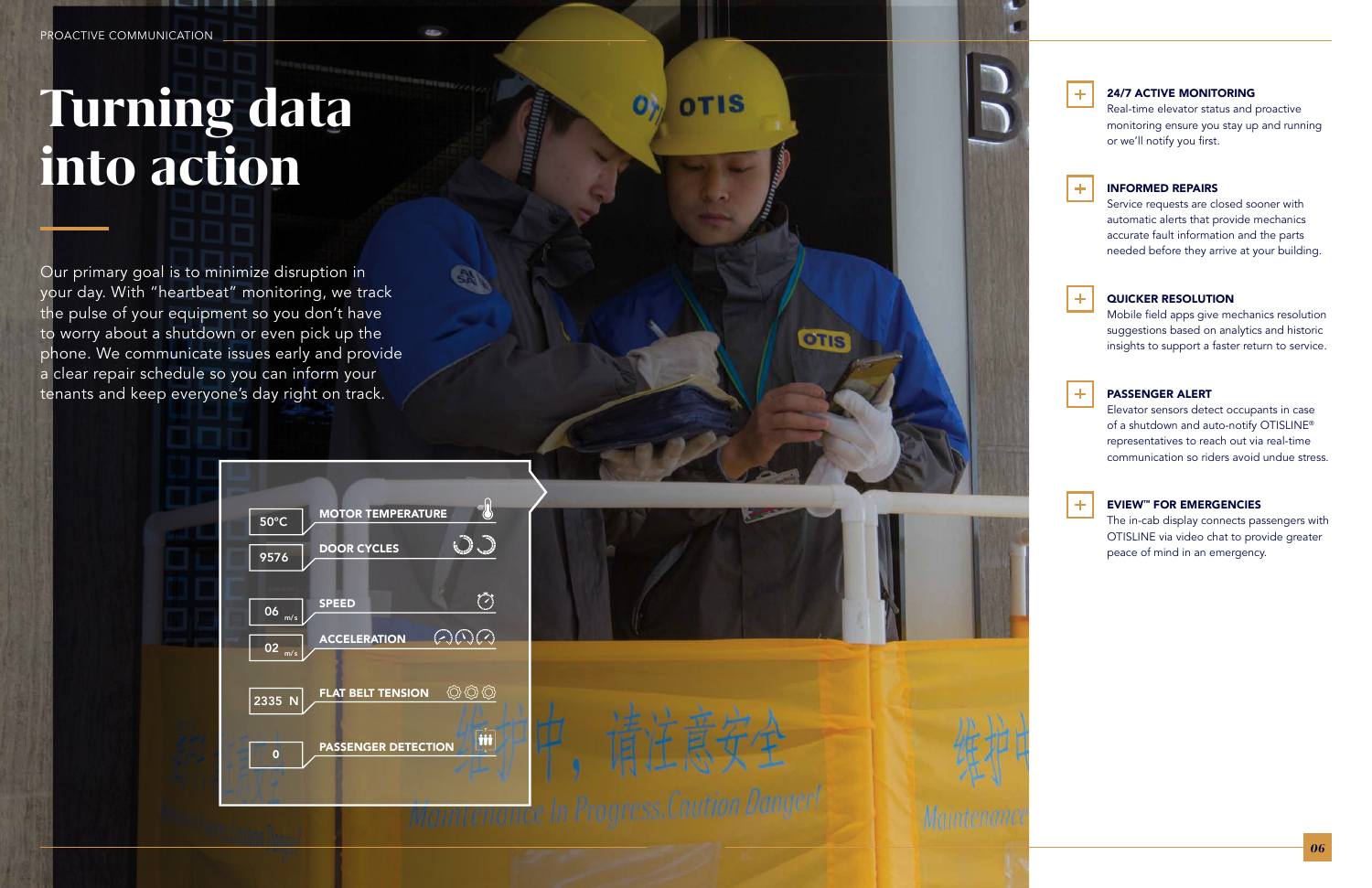Whether you have a dozen tenants or thousands traveling through your building, every elevator journey sends a message. Is your equipment healthy? Which floors are busiest? When will you need service and how long before it's time to upgrade? Predictive data helps you benchmark your performance, reduce unplanned shutdowns and prolong your investment in the future.



## **Eliminating surprises**

### BIG DATA ANALYTICS

30+ years of remote monitoring experience and aggregated data from more than 300,000 connected units provide highly accurate and specific trends to predict unit performance.



### PREDICTIVE MAINTENANCE

Predictive algorithms indicate when elevator component health degrades below certain thresholds so mechanics can perform repairs before a service request occurs.



### UPGRADE PLANNER

Recommendations are tailored based on similar elevator type and age to help you plan and budget for future capital expenses, increasing the lifetime and value of your investment.

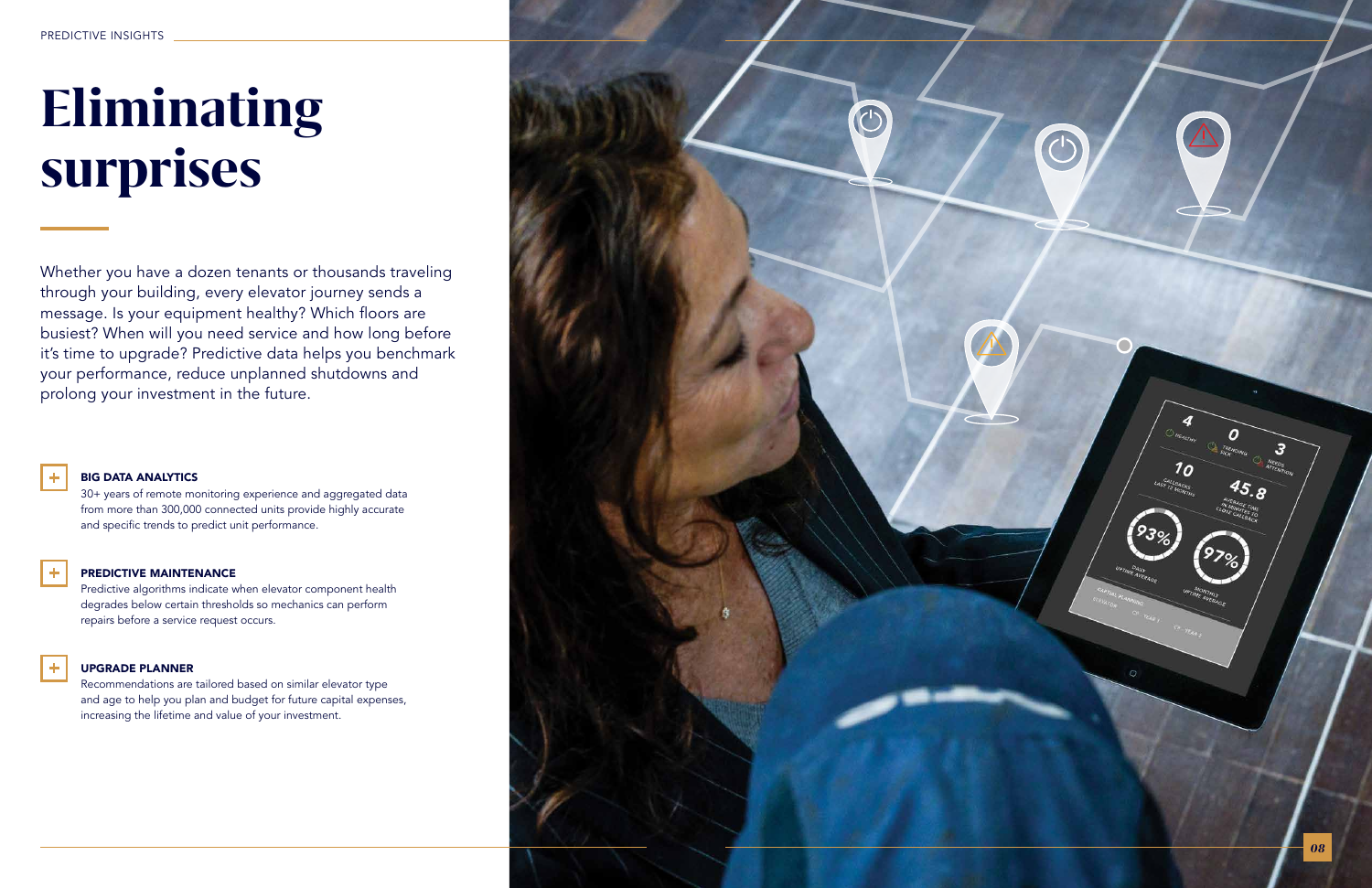**Ready for tomorrow and beyond**

Like technology ecosystems before it, the Otis ONE platform is designed to evolve. Powered by the internet of things, machine learning and cloud connectivity, future updates are only a download away. And as we invest in more tools, services and functionality, you can select from a menu of add-ons that make sense for your building and needs.

ADD-ONS

Customize your Otis ONE package with new digital services like eView and eCall to enhance the passenger experience.

OVER-THE-AIR UPDATES Download new options and upgrades via automatic software updates that don't require local IT department resources.

### NEW PREDICTIVE MODELS

Expand capabilities of non-Otis models or add more sensor packs for enriched data access to eliminate common shutdowns.



Ready to experience the next era of service? Talk to your Otis representative or go to otis.com for more